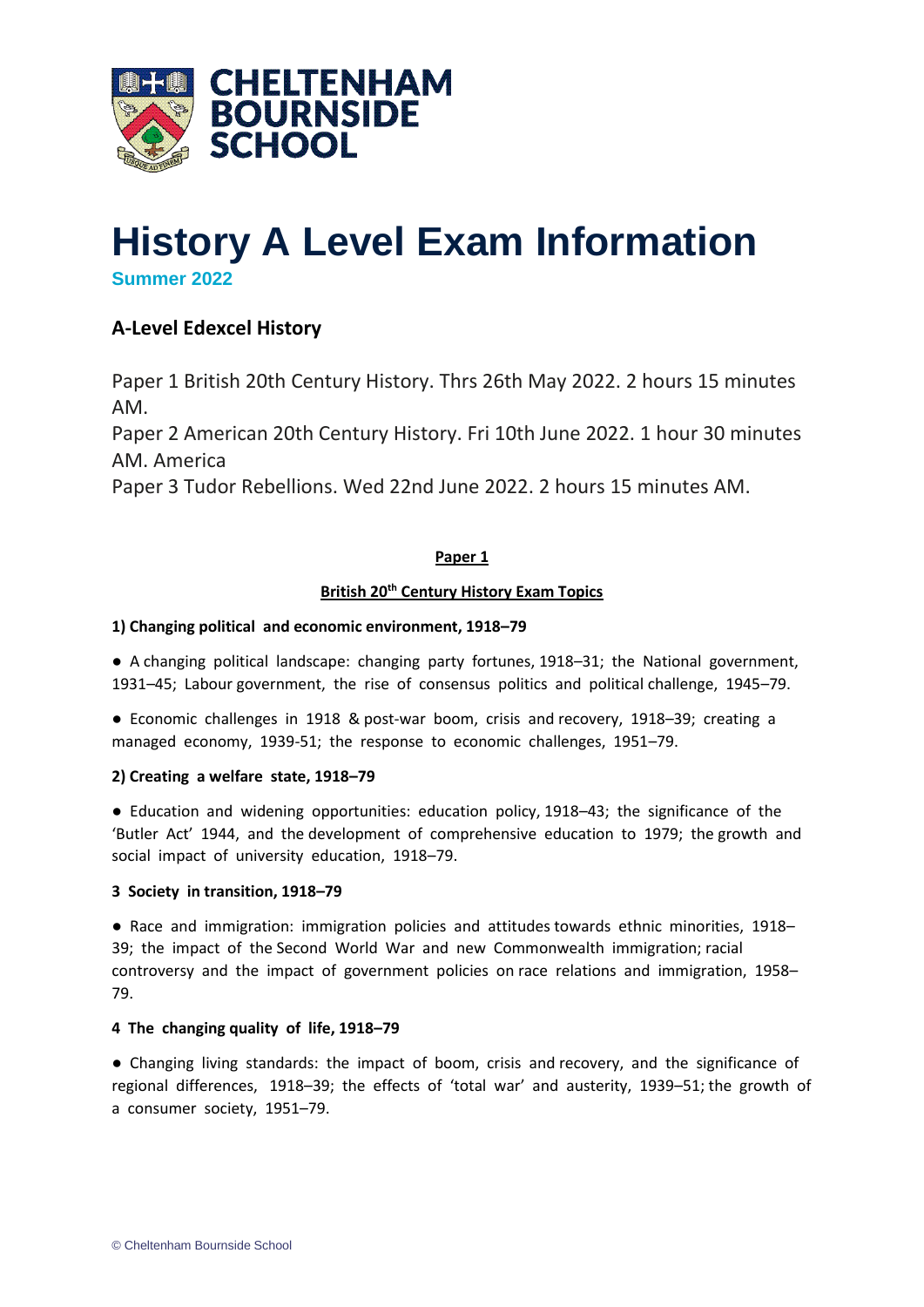● Popular culture and entertainment: the impact of mass popular culture, including cinema, radio and music, 1918–79; the influence of television from the 1950s and youth culture, 1955–79.

● Leisure and travel: the growth of spectator sports from the 1920s; increased leisure time and the development of mass tourism from the 1930s; the impact of car ownership and travel developments, 1918–79.

## **Historical interpretations: What impact did Thatcher's governments (1979–90) have on Britain, 1979–97?**

- The effect of Thatcher's economic policies.
- The extent to which state intervention and the public sector were 'rolled-back'.
- The extent of political and social division within Britain.
- The effect of Thatcherism on politics and party development.

#### **Paper 2**

#### **USA: Boom, Bust and Recovery, 1920-55**

Topics you will need to revise for the summer exams (you will also need to revise the technique):

SECTION A AND SECTION B WILL DRAW FROM ANY OF THE FOLLOWING TOPICS (YOU MUST REVISE ALL OF THESE):

#### **Topic 1, Boom and crash 1920-29:**

• The economic boom of the 1920s:

-mass production

-technological advances and their impact on leisure

-the automobile

-hire purchase

-laissez faire

-farmers, black Americans and limits to the boom

#### **• Causes of the crash of 1929:**

-the Wall Street Crash

-overproduction

-land speculation

-the bull market

-the weakness of the banking system

-overproduction

**• Changes in society:**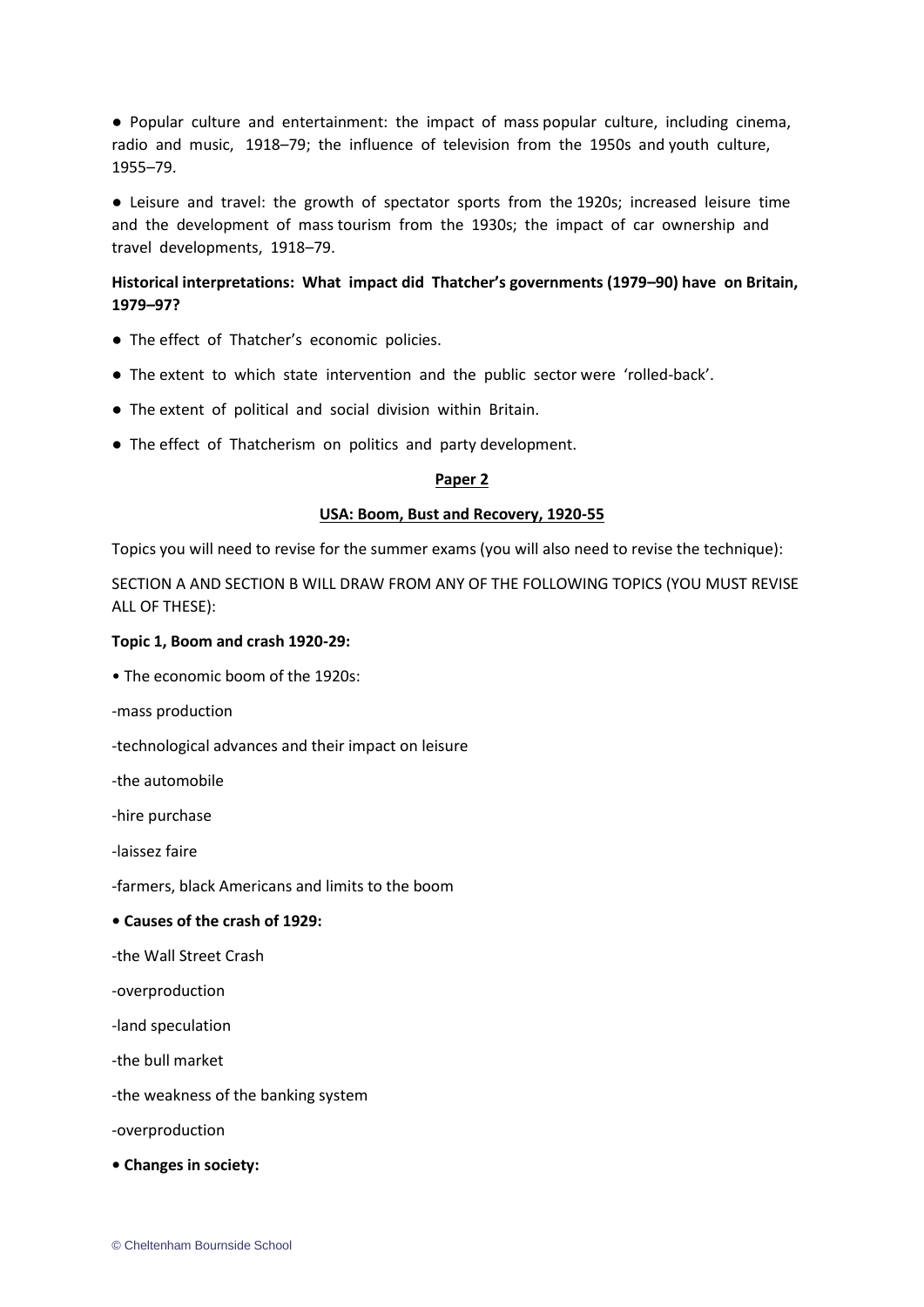-immigration and the 'Red Scare'

-the Ku Klux Klan prohibition and organised crime

-the changing role of women

#### **• Cultural change in the 1920s**:

-the Jazz age

-the Harlem Renaissance

-growing popularity of baseball

-radio and the cinema

American literature

**You should also have an awareness of other parts of the material for context e.g. the alphabet agencies of the New Deal which helped/excluded ethnic minorities**

#### **Paper 3**

#### **Rebellion and Disorder under the Tudors**

**Topics you will need to revise for the summer exams (you will also need to revise the technique):**

## **SECTION A [COMPULSORY SOURCE-BASED ESSAY] WILL BE ON THE FOLLOWING TOPIC. YOU MUST REVISE THIS:**

### **Depth study 5, Troublesome Ireland: Tyrone's Rebellion, 1594-1603:**

● The reasons for the Nine Years' War (Tyrone's rebellion) and the significance of the support for Hugh O'Neill and Hue Roe O'Donnell from within Ireland and from Spain

• The significance of events and individuals:

-the Battles of Clontibret 1595, Yellow Ford 1598, Curlew Pass 1599, and the collapse of the Munster Plantation;

- Roles of Henry Bagenal, Florence MacCarthy, the Earl of Essex and Lord Mountjoy
- Reasons for the war's duration and England's eventual success, including the battle of Kinsale 1601, the late arrival of Spanish support and the siege of Dunboy
- Costs to the English government

## **SECTION B [DEPTH ESSAY] WILL DRAW FROM ONE OR BOTH OF THE FOLLOWING TOPICS-YOU MUST REVISE BOTH:**

**Depth study 1, Challenging the succession 1485-1499: Henry Tudor's (Henry VII's) hold on the throne, 1485–87:**

- the impact of Bosworth 1485
- measures to secure his throne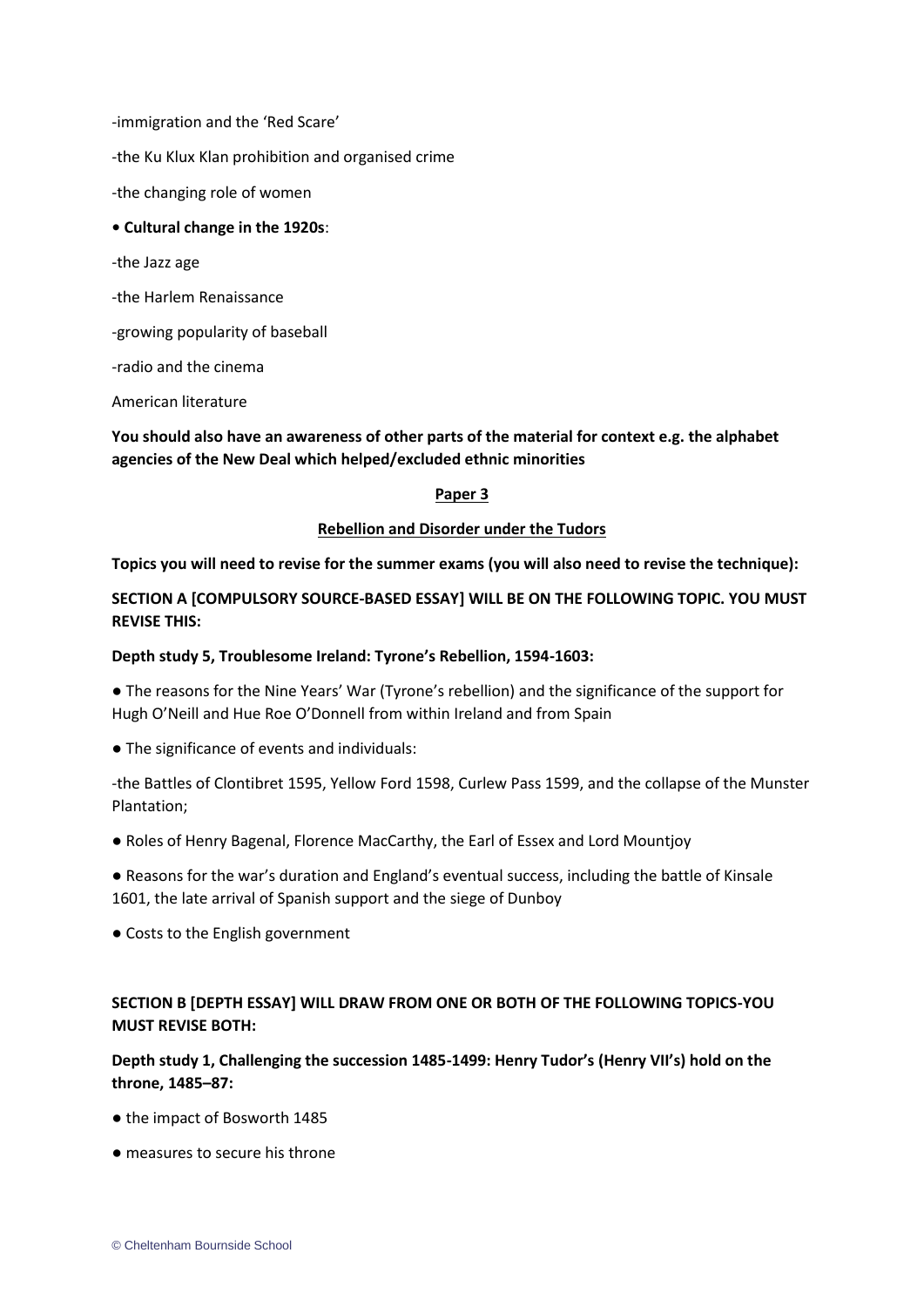● the roles of the Yorkist and Lancastrian factions

● the nature and extent of the challenges of Lambert Simnel, 1486–87, and Perkin Warbeck, 1491– 99, and how they were overcome

● the significance of support for the challengers from Burgundy, France, Scotland and Ireland

## **Depth study 2, Challenging religious changes 1533-37:**

● the impact of Henrician religious changes, 1533–37: the break with Rome and the dissolution of the monasteries

● the causes and impact of the Lincolnshire Rising and the Pilgrimage of Grace: aims, methods, nature of support and extent of threat

- the role of leaders in challenge and suppression:
- -Robert Aske and Henry Bigod

-Thomas Cromwell, Henry VIII and the Duke of Norfolk

-the extent of repression in 1537

## **SECTION C [BREADTH ESSAY] WILL DRAW FROM ONE OR BOTH OF THE FOLLOWING TOPICS-YOU MUST REVISE BOTH:**

## **Breadth study 1, Changes in governance at the centre:**

●Government and administration, 1485–1603:

-changes made to structure and function of the household (key development: reform of the Privy Council 1540)

-changes in the role of Secretary, establishing the post of lord lieutenant

● Crown, church and parliament, 1485–1603:

-church-state relations (key developments: impact of the Reformation, including the Acts of Supremacy of 1534 and 1559, the Elizabethan religious settlement).

● Crown, church and parliament, 1485–1603 (continued):

-development of the concepts of sovereignty of statute and parliamentary privilege

-the extent of change in the relationship between crown and parliament

## **Breadth study 2, Gaining the cooperation of the localities:**

● Involving the localities in governance, 1485–1603:

-relations with localities (key developments: re-establishing the Council of the North 1537, the Law in Wales Acts 1535 and 1542)

-increasing borough representation in the Commons over the period

-impact of increasing literacy in the yeoman class

-the changing role of justices of the peace (key developments: the Tudor subsidy of 1513, the Statute of Artificers 1563, the Act for the Relief of the Poor 1598)